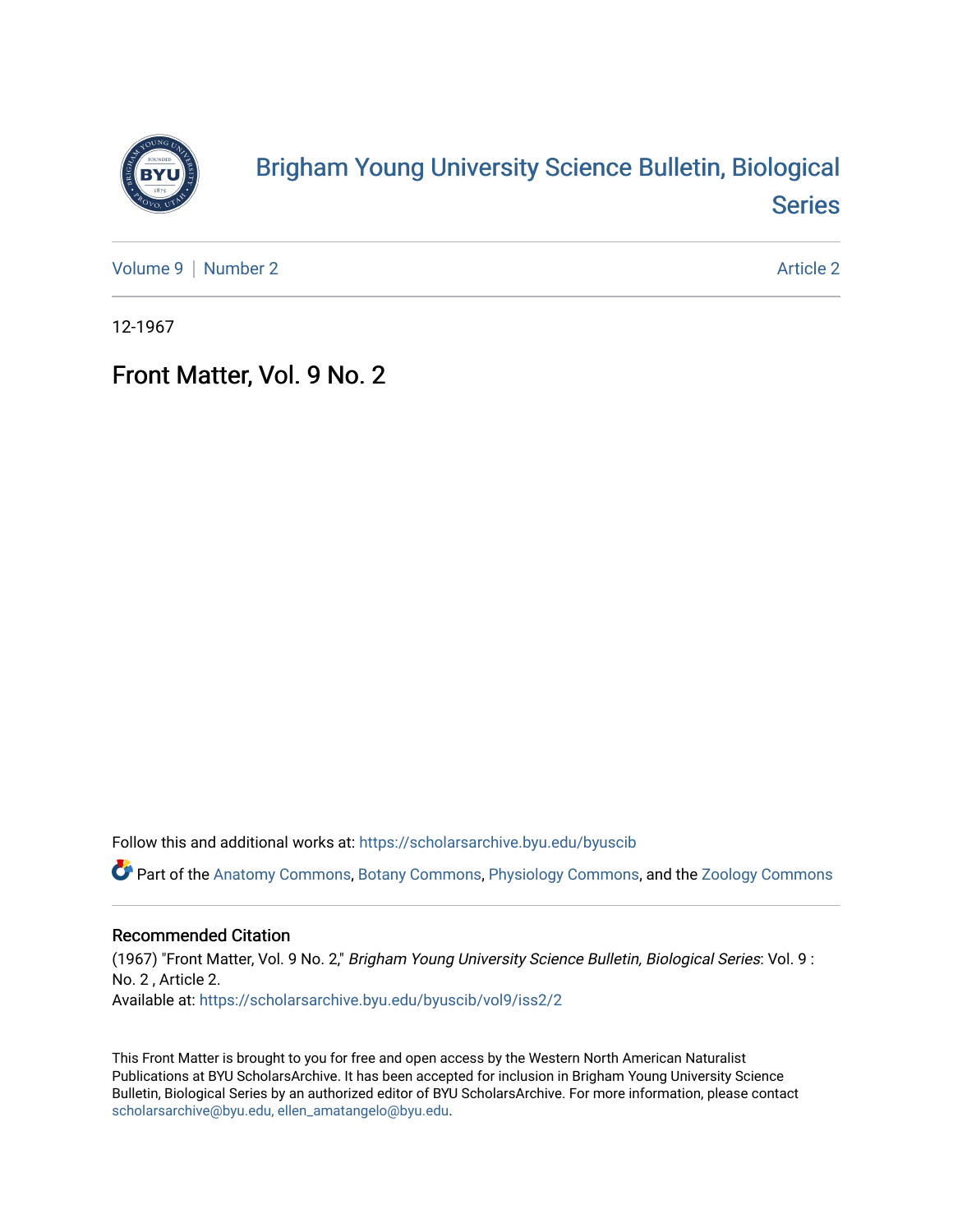$S-NA-PTD.2]$ 

**Brigham Young University Science Bulletin** 

# **BIRDS OF THE UPPER COLORADO RIVER BASIN**

**I.IU.S. COMP. ZOOL.** LIBRARY

by



C. LYNN HAYWARD



BIOLOGICAL SERIES - VOLUME IX, NUMBER 2

DECEMBER, 1967